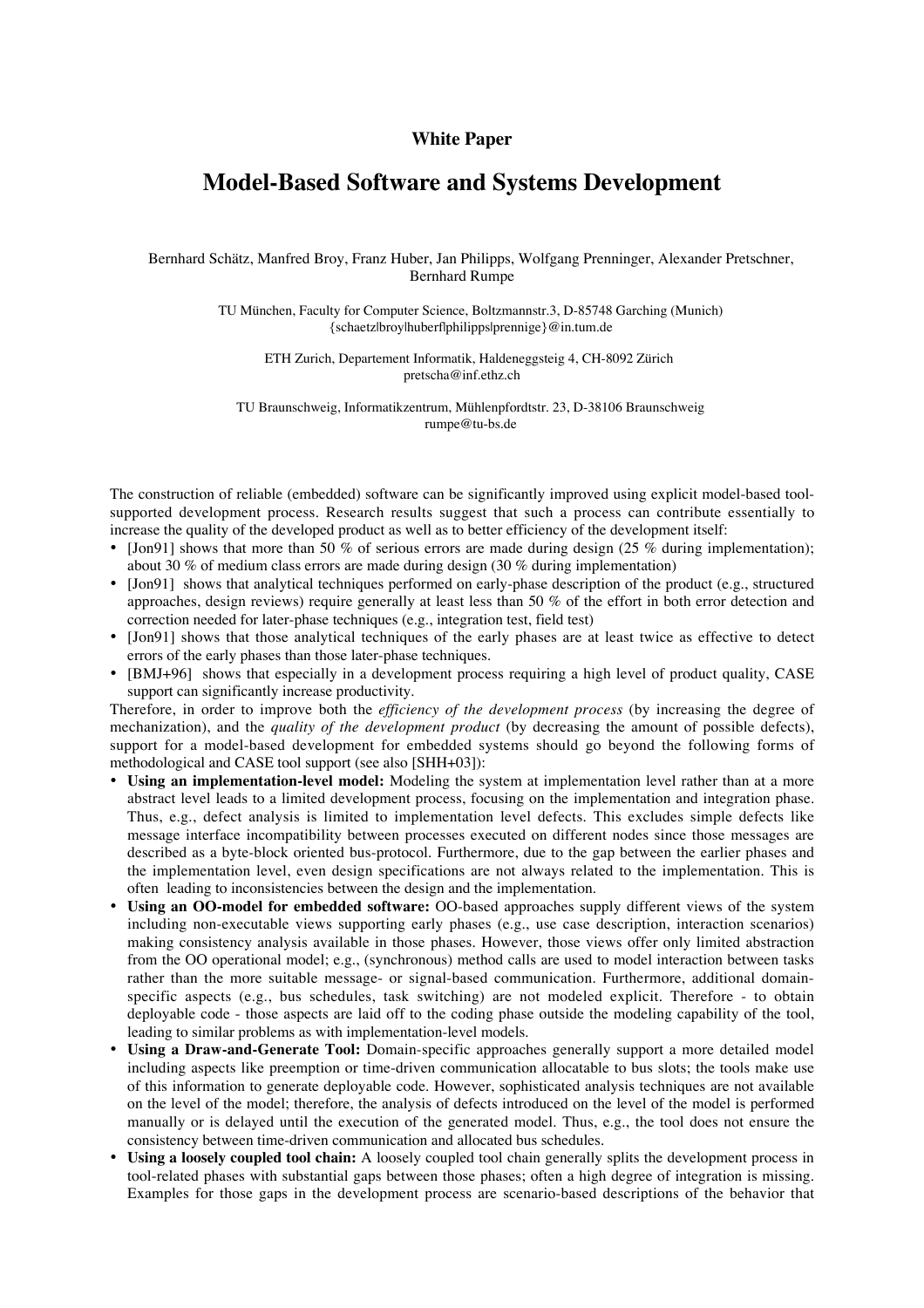cannot be used to generate equivalent test cases on the implementation level, or counter-examples generated by verification or validation on the level of implementation, which are not expressed on the level of the abstract system. Therefore, the tool chain depends heavily on those forward and backward integrations and the common model bridging the tool chain. Since those steps are limited by the information explicitly represented in model of each tool of the chain, the degree of coupling is limited by the quality of those models and their interdependence. If, e.g., the bus signal communicated on the implementation level cannot be related back to messages communicated between abstract components, counter-examples cannot be expressed on that abstract level.

- In contrast, for optimal support, a model-based software development process fulfills the following properties:
- Adequate Models: During the development process, different aspects of the system under development are addressed (for the domain of embedded systems, e.g., overall functionality, time and resource limitation, partitioning and deployment, scheduling) during different phases. Specific models are available for the different phases (e.g., requirements analysis, design, implementation, integration) of the development process. Since software systems, and especially embedded software systems, are moving from monolithic singlefunctionality programs to distributed, interactive multi-functionality networks, a central aspect of these models is treatment of interaction and communication as well as time-related aspects. Furthermore, models must support specific aspects needed for the application domain (for the domain of embedded real-time systems, e.g., notions like messages/signals, task, schedule, controller, bus). By supporting domain- and application specific modeling elements, model information about the system under development becomes available, leading to stronger analysis and generation techniques (e.g, in the domain of embedded systems, checking the worst case time bounds of a task, or generating a bus schedule from the communication description of a component model).
- **Abstract Models:** Models should contain only those aspects needed to support the development phase they are applied for (e.g., modeling the interaction between components by messages rather then method calls to the bus driver or the operating system). By abstraction models reduce the complexity of description as much as possible as well as the possibility to produce faulty descriptions (e.g., ensuring type correctness between communication ports rather than using byte block messages on the level of bus communication). Furthermore, abstract models also support descriptions of the system under development in early analysis and design phases, making analysis and generation support available even at early stages of the development process (e.g., completion of state-based description of a component to introduce standard behavior for undefined situations).
- **Integration by Analysis:** The relation between different models during the development is supported. This includes the analysis of different models used during the same phase (e.g., checking the consistency of a scenario and a complete behavioral description of a component) as well as different phases (e.g., checking a bus communication schedule against the abstract communication behavior of the corresponding abstract component). This leads to a higher level of product quality, especially by supporting analysis of the system at earlier stages; additionally, it also increases process efficiency by supporting earlier detection of defects.
- **Integration by Generation:** The transition between different models in the development process is supported by generating models out of each other. This includes forward generation (i.e., from models of an earlier phase to a latter phase; e.g., the generation of test cases from a behavioral description) as well as backward generation (i.e., from a latter model to an earlier one; e.g., the generation of an abstract scenario-based description from an execution trace of the implementation level). This leads to increased process efficiency by a higher degree of automation as well as increased product quality by eliminating defects introduced by manual development steps.

For the development of (embedded) software, several models with different degrees of abstraction are used. These models -- supporting different views of a system under development -- can be grouped into four different groups, each group supporting a specific architecture:

- **Functional Architecture**: Models of the functional architecture describe the functionalities offered by the system (from the application point of view), including their relations. The functional architecture focuses on the description of those functions independent of their integration (at the level of the logical architecture) to support the identification of variability points and product lines. A very simple model, e.g, function trees as used in Structured Analysis or Use Cases used in the UML [OMG04], only describe the interfaces of those functions and their hierarchical order (generally, in form of a uses-relation) (see, e.g., [FvdB+03]). More detailed models additionally describe their input/out-relation, e.g., synchronous data flow models for periodic, time-triggered functions, or their reactive behavior, e.g., extended state transition diagrams or sequence diagrams to describe sporadic, event-driven functionality (see, e.g., [Lee00]).
- **Logical Architecture**: Models of the logical architecture describe how the system is *structured into logical components* cooperating by (message) communication: the component hierarchy is defined *independent of the implementation platform*. A logical architecture focuses on the integration of all functions of the functional architecture relevant for the system under development by combining several functions into a single component. Typical models of this architecture include structural diagrams describing the interfaces